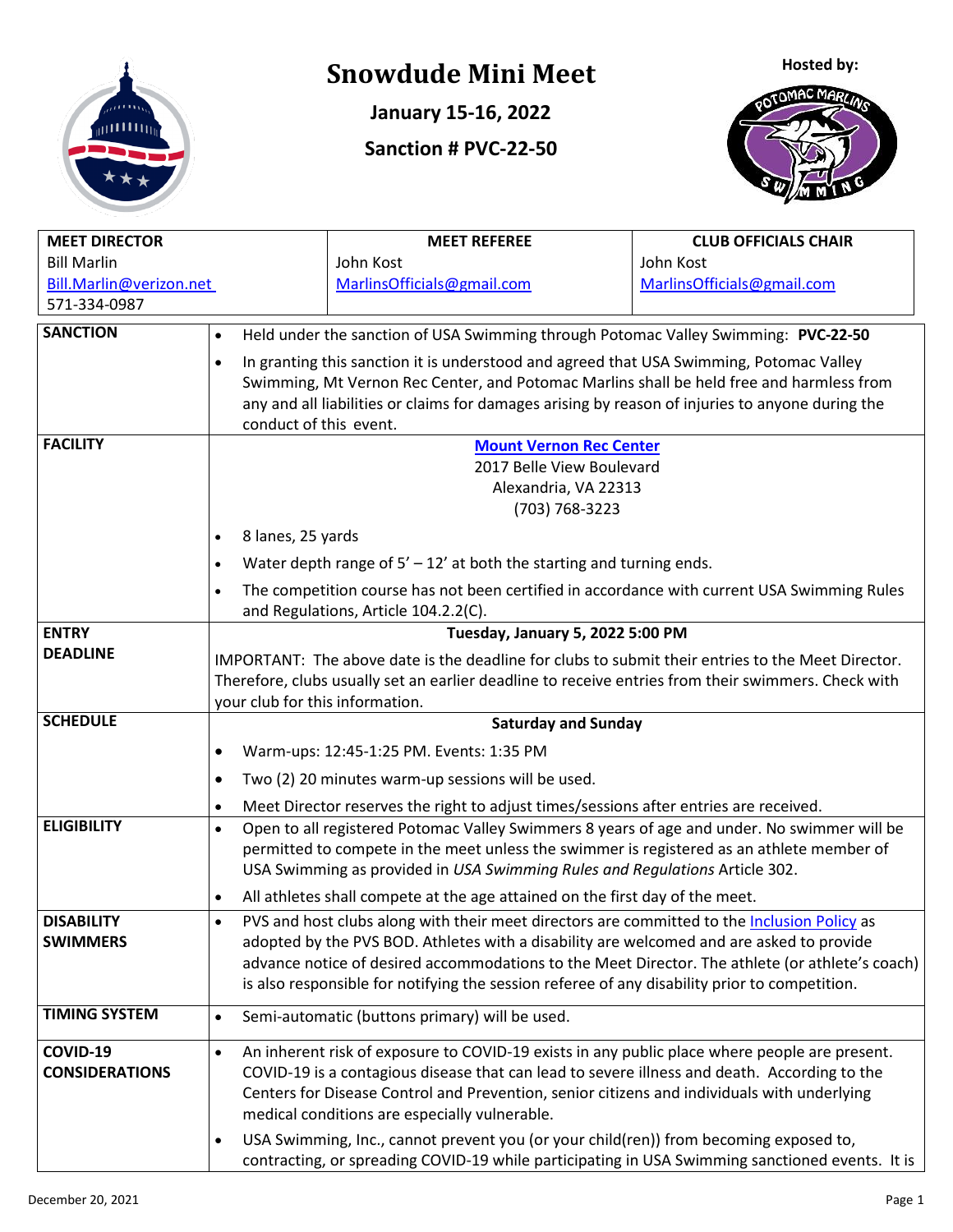|                              | not possible to prevent against the presence of the disease. Therefore, if you choose to<br>participate in a USA Swimming sanctioned event, you may be exposing yourself to and/or<br>increasing your risk of contracting or spreading COVID-19.<br>BY ATTENDING OR PARTICIPATING IN THIS COMPETITION, YOU VOLUNTARILY ASSUME ALL RISKS<br>$\bullet$<br>ASSOCIATED WITH EXPOSURE TO COVID-19 AND FOREVER RELEASE AND HOLD HARMLESS USA<br>SWIMMING, POTOMAC VALLEY SWIMMING, POTOMAC MARLINS TEAM AND MOUNT VERNON<br>REC CENTER AND EACH OF THEIR OFFICERS, DIRECTORS, AGENTS, EMPLOYEES OR OTHER<br>REPRESENTATIVES FROM ANY LIABILITY OR CLAIMS INCLUDING FOR PERSONAL INJURIES, DEATH,<br>DISEASE OR PROPERTY LOSSES, OR ANY OTHER LOSS, INCLUDING BUT NOT LIMITED TO CLAIMS<br>OF NEGLIGENCE AND GIVE UP ANY CLAIMS YOU MAY HAVE TO SEEK DAMAGES, WHETHER<br>KNOWN OR UNKNOWN, FORESEEN OR UNFORESEEN, IN CONNECTION WITH EXPOSURE,<br>INFECTION, AND/OR SPREAD OF COVID-19 RELATED TO PARTICIPATION IN THIS COMPETITION.<br>We have taken enhanced health and safety measures for all attending this meet, however we<br>$\bullet$<br>cannot guarantee that you will not become infected with COVID-19. All attending this meet<br>must follow all posted instructions while in attendance. An inherent risk of exposure to COVID-19<br>exists in any public place where people are present. By attending this meet, you acknowledge<br>the contagious nature of COVID-19 and voluntarily assume all risks related to exposure to COVID-<br>19.                                                                                                                                                                                                                                                                                                                                                                                                                                                                                                                                                                                                                                                                                                                              |
|------------------------------|------------------------------------------------------------------------------------------------------------------------------------------------------------------------------------------------------------------------------------------------------------------------------------------------------------------------------------------------------------------------------------------------------------------------------------------------------------------------------------------------------------------------------------------------------------------------------------------------------------------------------------------------------------------------------------------------------------------------------------------------------------------------------------------------------------------------------------------------------------------------------------------------------------------------------------------------------------------------------------------------------------------------------------------------------------------------------------------------------------------------------------------------------------------------------------------------------------------------------------------------------------------------------------------------------------------------------------------------------------------------------------------------------------------------------------------------------------------------------------------------------------------------------------------------------------------------------------------------------------------------------------------------------------------------------------------------------------------------------------------------------------------------------------------------------------------------------------------------------------------------------------------------------------------------------------------------------------------------------------------------------------------------------------------------------------------------------------------------------------------------------------------------------------------------------------------------------------------------------------------------------------------------------------|
|                              | By choosing to attend this meet you agree to comply with all health and safety mandates and<br>guidelines of USA Swimming, Potomac Valley Swimming, the Commonwealth of Virginia, and<br>Fairfax County.                                                                                                                                                                                                                                                                                                                                                                                                                                                                                                                                                                                                                                                                                                                                                                                                                                                                                                                                                                                                                                                                                                                                                                                                                                                                                                                                                                                                                                                                                                                                                                                                                                                                                                                                                                                                                                                                                                                                                                                                                                                                           |
| COVID-19<br><b>PROTOCOLS</b> | Before signing up your young swimmer, please consider that they can manage themselves for<br>the duration of the meet with just their swim coach overseeing them, including being able to<br>visit the bathroom independently.<br>All attendees (athletes, coaches, officials, and volunteers) will enter the facility through the main<br>$\bullet$<br>entrance. Swimmers will immediately go downstairs and proceed to their assigned section in the<br>bleachers. Parents will not be permitted into the bleachers or allowed on the pool deck. Only<br>meet volunteers will be permitted on the pool deck.<br>Before entering the facility, all attendees (athletes, coaches, officials, and volunteers) are<br>$\bullet$<br>required to assess their own health for symptoms and exposure to COVID-19. Attendees will only<br>be permitted entrance if answering "no" to the following questions:<br>Do you feel any of the symptoms that fall under the symptoms of COVID-19 (fever over<br>$\circ$<br>100.4, cough, shortness of breath, etc.)?<br>Has anyone in your family been sick or diagnosed with COVID-19 in the past 14 days?<br>$\circ$<br>Has someone you've been in contact with been diagnosed with COVID-19 or been in<br>$\circ$<br>contact with someone who has in the past 14 days?<br>Athletes should arrive and depart in their suits if possible.<br>$\bullet$<br>Locker room use should be minimized. Showering will not be permitted. Non-athletes should<br>$\bullet$<br>use the family restrooms.<br>All attendees (athletes, coaches, officials, and volunteers) must wear a mask to enter the facility<br>$\bullet$<br>and throughout the facility, with the exception of athletes when competing or warming<br>up/cooling down.<br>Mask runners will be used for the 25 yard events and for the 100 yard relays.<br>$\bullet$<br>The meet will be limited to 250 swimmers.<br>$\bullet$<br>We request that all attendees notify the meet director as soon as possible if they have tested<br>$\bullet$<br>positive for COVID-19, shown symptoms or have been in contact with anyone exposed to COVID-<br>19 after attending the meet.<br>Spectators are not permitted. The competition will be live streamed on the Potomac Marlins<br>$\bullet$ |
|                              | Facebook page.                                                                                                                                                                                                                                                                                                                                                                                                                                                                                                                                                                                                                                                                                                                                                                                                                                                                                                                                                                                                                                                                                                                                                                                                                                                                                                                                                                                                                                                                                                                                                                                                                                                                                                                                                                                                                                                                                                                                                                                                                                                                                                                                                                                                                                                                     |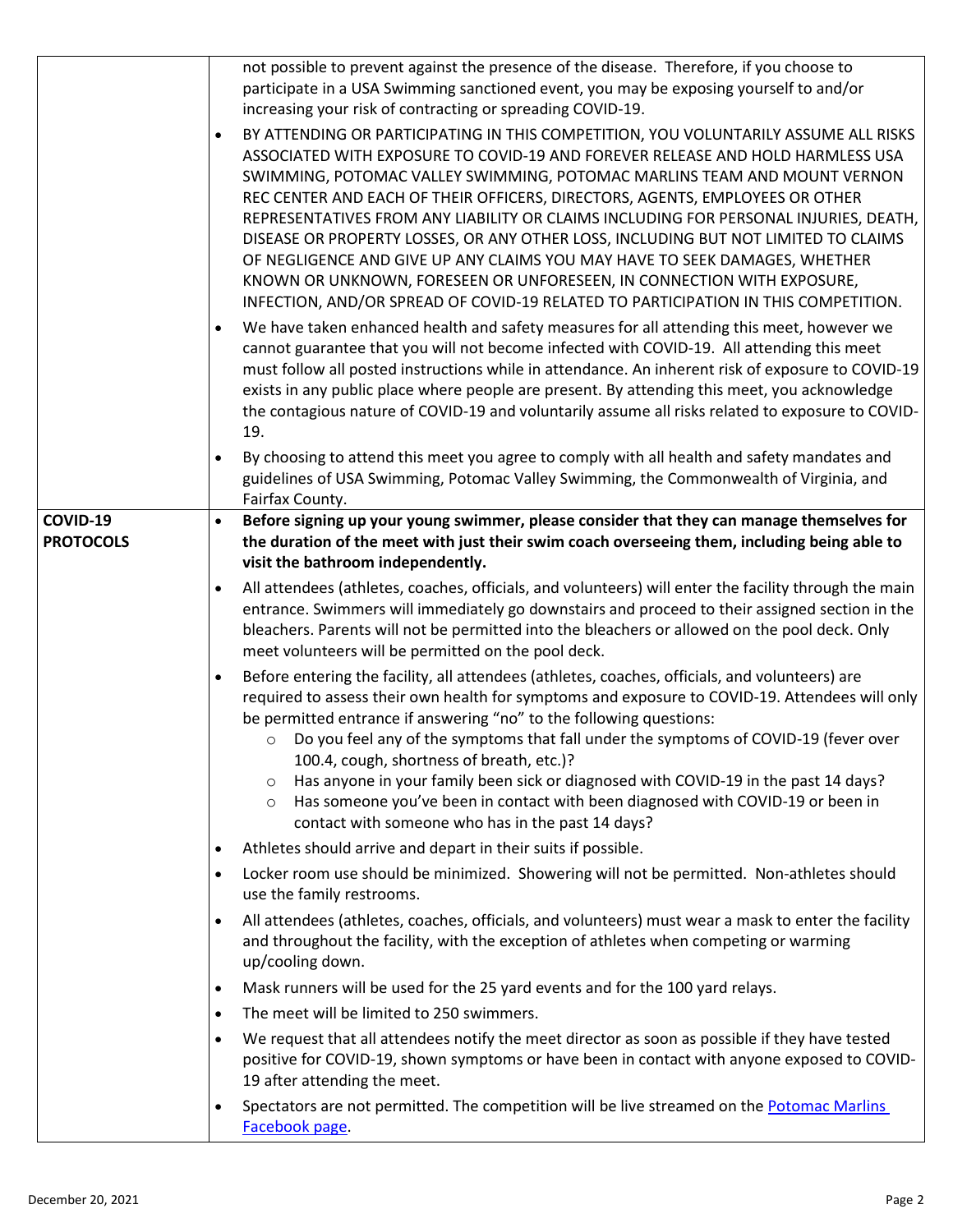| <b>RULES</b>                         | Current USA Swimming rules shall govern this meet.<br>$\bullet$                                                                                                                                                                                                                                                                                                                                                                                                                  |  |  |  |
|--------------------------------------|----------------------------------------------------------------------------------------------------------------------------------------------------------------------------------------------------------------------------------------------------------------------------------------------------------------------------------------------------------------------------------------------------------------------------------------------------------------------------------|--|--|--|
|                                      | All applicable adults participating in or associated with this meet acknowledge that they are<br>$\bullet$<br>subject to the provisions of the USA Swimming Minor Athlete Abuse Prevention Policy<br>("MAAPP"), and that they understand that compliance with the MAAPP policy is a condition of<br>participation in the conduct of this competition.                                                                                                                            |  |  |  |
|                                      | No on-deck USA Swimming registration is permitted.<br>$\bullet$                                                                                                                                                                                                                                                                                                                                                                                                                  |  |  |  |
|                                      | In compliance with USA Swimming Rules and Regulations, the use of audio or visual recording<br>$\bullet$<br>devices, including a cell phone is not permitted in the changing areas, rest rooms, or locker<br>rooms. Per PVS policy, the use of equipment capable of taking pictures (e.g., cell phones,<br>cameras, etc.) is banned from behind the starting blocks during the entire meet, including warm<br>up, competition and cool down periods.                             |  |  |  |
|                                      | Deck changes are prohibited.<br>$\bullet$                                                                                                                                                                                                                                                                                                                                                                                                                                        |  |  |  |
|                                      | Any swimmer entered in the meet must be certified by a USA Swimming member coach as being<br>$\bullet$<br>proficient in performing a racing start or must start each race from within the water. When<br>unaccompanied by a member-coach, it is the responsibility of the swimmer or the swimmer's<br>legal guardian to ensure compliance with this requirement.                                                                                                                 |  |  |  |
|                                      | Operation of a drone or any other flying devices is prohibited over the venue (pools,<br>$\bullet$<br>athlete/coach areas, spectator areas and open ceiling locker rooms) any time athletes, coaches,<br>officials and/or spectators are present.                                                                                                                                                                                                                                |  |  |  |
|                                      | The Meet Director and the PVS Technical Committee reserve the right to limit events, heats,<br>$\bullet$<br>swimmers or adjust the format to conform with the 4-hour provision for sessions that include 12<br>& U events per Rule 205.3.1F.                                                                                                                                                                                                                                     |  |  |  |
| <b>EVENT RULES</b>                   | All events are timed finals and will be swum slowest to fastest.<br>$\bullet$                                                                                                                                                                                                                                                                                                                                                                                                    |  |  |  |
|                                      | A contestant may enter no more than three (3) individual events per day.<br>$\bullet$                                                                                                                                                                                                                                                                                                                                                                                            |  |  |  |
|                                      | No late or deck entries will be accepted.<br>$\bullet$                                                                                                                                                                                                                                                                                                                                                                                                                           |  |  |  |
| <b>WARM-UP</b>                       | The prescribed PVS warm-up procedures and safety policies will be followed. The Meet Director<br>$\bullet$<br>may determine the structure of warm-up, including times/lane assignments.                                                                                                                                                                                                                                                                                          |  |  |  |
|                                      | It is anticipated that there will be two (2) 20 minute warm-up periods with assigned lanes.<br>$\bullet$                                                                                                                                                                                                                                                                                                                                                                         |  |  |  |
| <b>SUPERVISION</b>                   | Coaches are responsible for the conduct of their swimmers and cleaning up for their team areas.<br>$\bullet$                                                                                                                                                                                                                                                                                                                                                                     |  |  |  |
|                                      | Only swimmers, coaches, and officials are allowed on the pool deck. Parents not working the<br>$\bullet$<br>meet as a deck official, volunteer lane timer, or other meet position are not permitted on the<br>deck.                                                                                                                                                                                                                                                              |  |  |  |
| <b>AWARDS</b>                        | Individual events will be awarded 1-8 place, separated into age groups: 8 year old, 7 year old,<br>$\bullet$<br>and 6& under. Relay events will be awarded 1-3 place.                                                                                                                                                                                                                                                                                                            |  |  |  |
| <b>PROGRAMS</b>                      | Programs will be posted online and emailed to participating clubs.<br>$\bullet$                                                                                                                                                                                                                                                                                                                                                                                                  |  |  |  |
| <b>CREDENTIALS</b>                   | Parents not working the meet as a deck official, volunteer timer or other position are not<br>$\bullet$<br>permitted on deck. Only athletes, USA Swimming certified coaches, and deck officials will be<br>permitted on the deck. Coaches and Officials should have proof of active USA Swimming<br>membership with them at all times.                                                                                                                                           |  |  |  |
| <b>SPECTATOR ENTRY</b><br><b>FEE</b> | No spectators allowed. This may change as of January 1, 2022.<br>$\bullet$                                                                                                                                                                                                                                                                                                                                                                                                       |  |  |  |
| <b>OFFICIALS</b>                     | Each participating club is requested to provide at least one table worker or official (Referee<br>$\bullet$<br>Starter, Chief Judge or Stroke & Turn Judge) per session if entering 25 or more splashes.                                                                                                                                                                                                                                                                         |  |  |  |
|                                      | Officials interested in volunteering should contact John Kost (MarlinsOfficials@gmail.com) prior<br>$\bullet$<br>to Friday, January 7, 2022. Officials volunteering for this meet should sign in at the recording<br>table prior to the start of warm-ups. Certified officials who have not previously volunteered<br>should contact the referee upon arrival to make their services available. A comprehensive<br>officials briefing will precede each session during warm-ups. |  |  |  |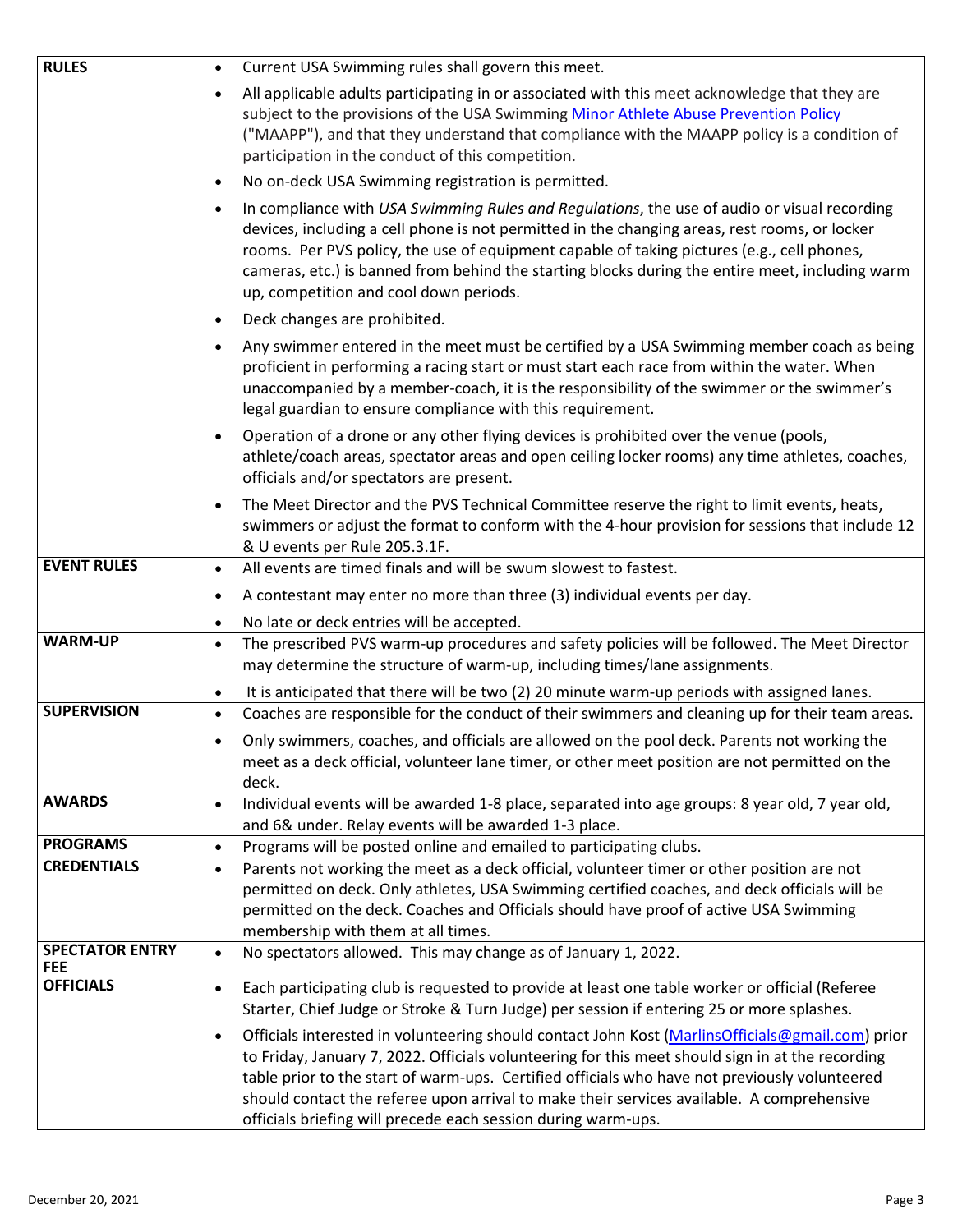| <b>TIMERS</b>           | Participating clubs are requested to provide timers in proportion to their entries. One timer is<br>requested for each 25 entries. The sponsoring club will provide 8 timers.                                                                                                            |  |  |  |  |
|-------------------------|------------------------------------------------------------------------------------------------------------------------------------------------------------------------------------------------------------------------------------------------------------------------------------------|--|--|--|--|
| <b>ENTRY PROCEDURES</b> | Entries should be submitted by email to the Meet Director, Bill Marlin (Bill.Marlin@verizon.net).<br>$\bullet$                                                                                                                                                                           |  |  |  |  |
|                         | Entry file can be downloaded from the PVS website.<br>$\bullet$                                                                                                                                                                                                                          |  |  |  |  |
|                         | Include in the subject of the email, "2020 Potomac Marlins Snowdude Mini Meet - ****" with<br>$\bullet$<br>the club's initials in place of the asterisks. If your club submits multiple entry files include<br>training site in the subject of the email.                                |  |  |  |  |
|                         | Include in entry email: entry file, report of entries by name, report of entries by event. Please<br>$\bullet$<br>include team name with title of PDF report.                                                                                                                            |  |  |  |  |
|                         | In the body of your email provide entry numbers (girls, boys, totals), contact information (email,<br>$\bullet$<br>phone, officials contact).                                                                                                                                            |  |  |  |  |
|                         | Entries directly from individual team members will not be accepted.<br>$\bullet$                                                                                                                                                                                                         |  |  |  |  |
|                         | Entries by phone or fax will not be accepted.<br>$\bullet$                                                                                                                                                                                                                               |  |  |  |  |
|                         | The Meet Director will acknowledge receipt by return email within 24 hours. If<br>acknowledgement is not received in a timely manner, please contact the Meet Director.                                                                                                                  |  |  |  |  |
|                         | Any club that enters an unregistered or improperly registered athlete, falsifies an entry in any<br>way, or permits an unregistered coach to represent them will be fined the sum of \$100 by PVS<br>and no further entries will be accepted from that club until the said fine is paid. |  |  |  |  |
| <b>ENTRY FEES</b>       | Individual event fee: \$5.00<br>Relay event fee: \$10.00                                                                                                                                                                                                                                 |  |  |  |  |
|                         | Each club is requested to remit one check covering entry fees for the entire team. Make check<br>$\bullet$<br>payable to Potomac Marlins. Checks may be mailed to:<br><b>Bill Marlin</b><br>31 Century Street<br>Stafford, VA 22554                                                      |  |  |  |  |
|                         | No late entries will be accepted.<br>$\bullet$                                                                                                                                                                                                                                           |  |  |  |  |
|                         | Entry fees are due with meet entry. Unpaid fees will be reported to the PVS Administrative Office<br>$\bullet$<br>at the conclusion of the meet.                                                                                                                                         |  |  |  |  |